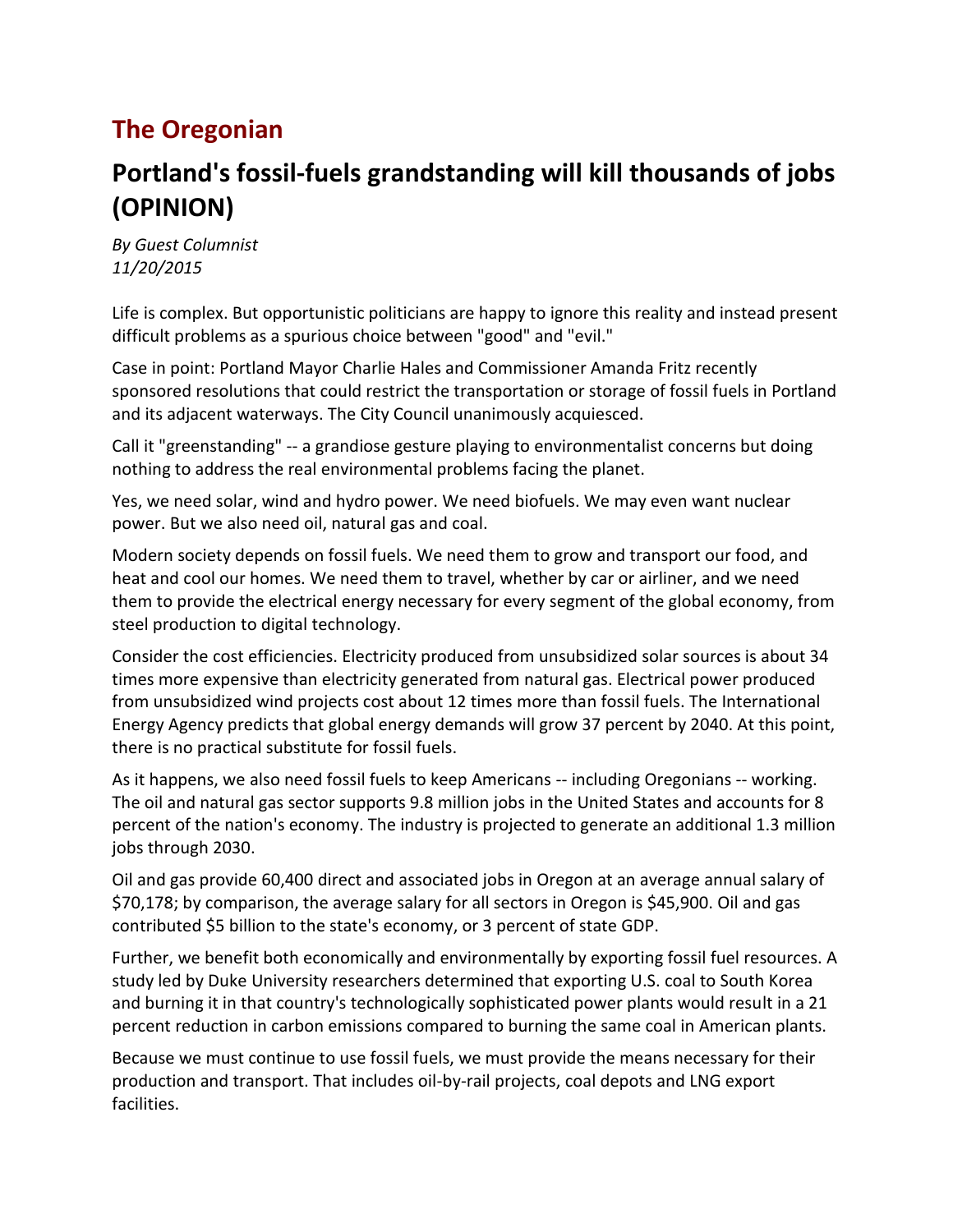We can't allow knee-jerk reactions to disrupt the essential underpinnings of our economy and society.

Yet Mayor Hales, Commissioner Fritz, and the City Council seem happy to ignore such facts.

Consequently, Oregon will forego an estimated 2,000 construction jobs and \$300 million annual addition to the economy from the Port of Morrow. Oregon will also lose out on about 800 construction jobs and \$92 million in property taxes over the next decade from the Pembina LNG project.

This is especially distressing since the real source of environmental progress over the past decade has been natural gas. America has been able to reduce carbon emission to its lowest point in 20 years because of our broad transition away from coal. Advances in fracking technology have allowed vast quantities of cheap natural gas to flow to the market. Power plants shifted from burning coal to gas, and our carbon emissions spiraled downward as a result.

Contrary to the environmental fear-mongers, there has been no depletion of aquifers, no despoliation of landscapes, no flouting of air quality standards, and no contamination of potable groundwater.

These Portland anti-fossil fuel resolutions ignore the bedrock truth that our public policy goals can be met more efficiently through market-driven, private-sector initiatives. Restricting the flow of fossil fuels through Portland will do nothing to stop climate change. All it will do is damage Portland's economy and deny working people good jobs.

Oregonians need rational discourse, not political greenstanding.

## **The Portland Tribune**

## **Governments face big jumps in pension contributions**

*By Peter Wong 11/20/2015*

PERS releases estimates, will set 2017-19 rates next fall.

State and local governments now have more precise estimates of how much more they will have to pay into Oregon's public pension fund in the 2017-19 budget cycle.

Those projected rate increases range around 4 or 5 percentage points, depending on the government and the nature of the workers who are covered. But the rate increases will translate into actual cost jumps of 20 to 30 percent — or greater — that are likely to eat into money available for other programs.

The overall cost is estimated at \$800 million more on top of the \$2 billion that government employers pay into the system in the current two-year cycle.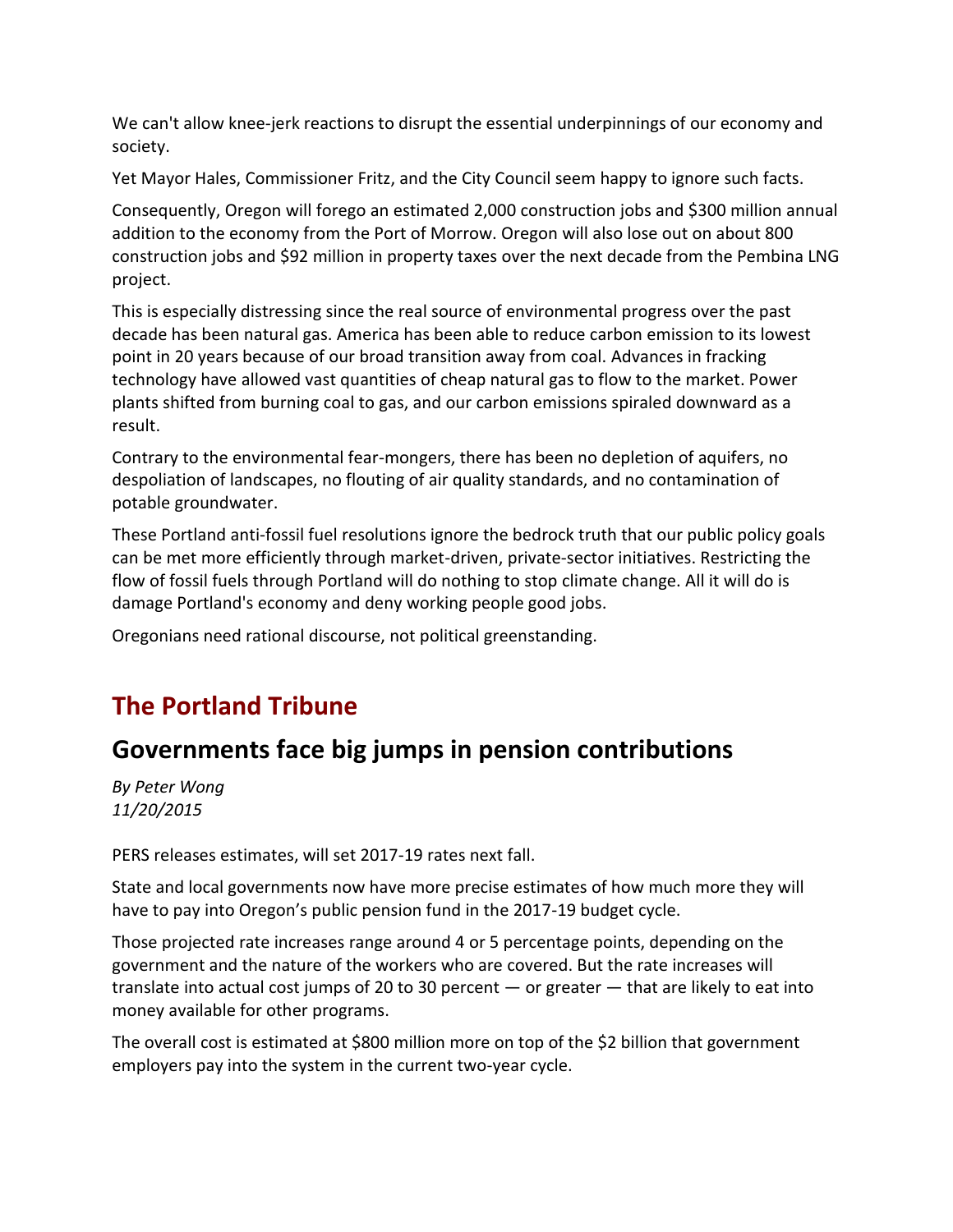Given an Oregon Supreme Court decision barring retroactive reductions in cost-of-living increases — and investment earnings not keeping pace with expectations — there appear to be few alternatives.

"If we are looking for relief, there isn't one," says Steve Rodeman, executive director of the Public Employees Retirement System.

The projections were released Friday as the PERS governing board heard the system's actuarial consultant, Milliman, explain how various factors are driving up rates.

The rates PERS just released are only advisory to state and local officials, based on 2014 data. The board will set the actual rates for the 2017-19 cycle at its meeting on Sept. 30, 2016, based on 2015 data analyzed by Milliman.

The 925 government employers in PERS cover about 95 percent of the 200,000 public employees in Oregon. About 130,000 retirees receive benefits.

The system's unfunded actuarial liability nearly doubled to an estimated \$18 billion over the next 20 years, \$5 billion of that increase resulting from an Oregon Supreme Court decision April 30.

The court ruled that while lawmakers can pare cost-of-living increases paid to retirees, those reductions cannot apply retroactively to benefits earned before 2013. PERS just paid out costof-living increases owed to about 119,000 retirees who earned all their benefits before the 2013 legislation passed.

"The decision by the Supreme Court and changes in our methods and assumptions mean that we are going to hit the top of the column," Rodeman said afterward.

The court decision did not affect rates for the current budget cycle, which the PERS board set back in fall 2014.

Among the other factors that added to the system's unfunded liability are a decrease in the assumed rate of return on PERS investments from 7.75 to 7.5 percent for the next two years, updated mortality assumptions for retirees living longer, and a below-assumption performance on investment earnings for 2014. They account for an estimated \$4.4 billion more.

"A year has made a big difference," says Milliman's Matt Larrabee.

After the 2013 legislation, the system was funded at 96 percent, but that dropped to 84 percent at the end of 2014, and is expected to drop still further – although Oregon's system is in better shape than its counterparts in other states.

### **More jumps ahead**

Earnings from the \$70 billion invested by the PERS fund account for more than 70 cents of what the system pays out in pension benefits. But with investment earnings running below the assumed rate of return, and the Supreme Court decision restoring cost-of-living payments, Rodeman has said that the gap has to be filled through greater contributions from participating governments.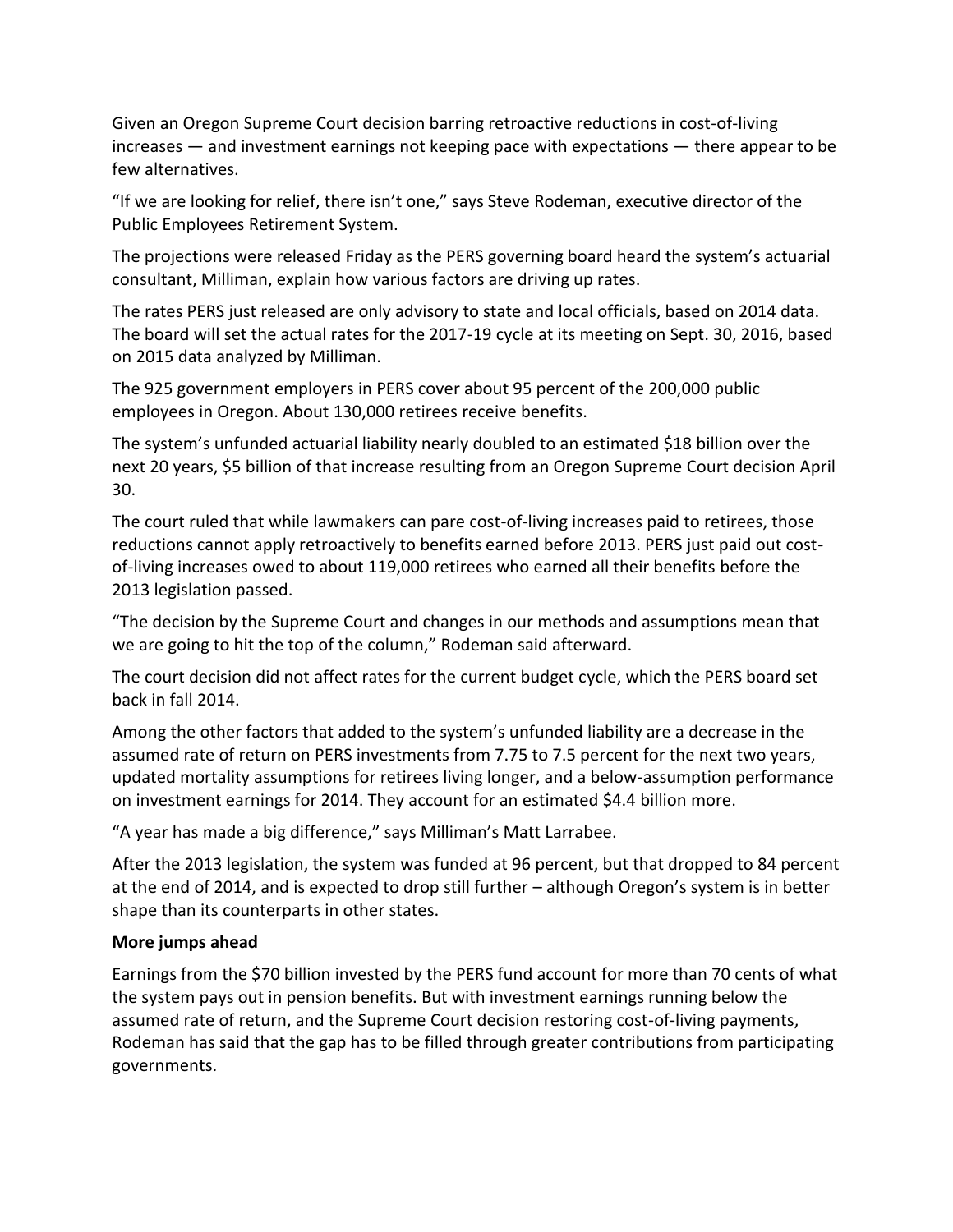Spreading the projected increases over two or more budget cycles may moderate the higher projected rates for 2017-19. But Rodeman has warned that government employers are likely to see similar jumps of 20 percent or greater through the 2021-23 budget cycle, given the increased unfunded liability.

While all government employers face rate increases, they are not equal. Governments with large numbers of workers hired before August 2003, when the Oregon Legislature overhauled the system, will see the highest projected jumps.

Although post-August 2003 hires now constitute the largest share of Oregon's public workforce — they are slightly under half the 200,000 employees — the higher pension costs are incurred for those hired before 2003.

Under the post-2003 system, which blends defined contributions with defined benefits, the projected rates for governments with general service workers are less than for those with public safety workers who qualify for earlier retirement and greater benefits.

School districts as a group will pay more because their combined payroll is less than for other governments, and they cannot spread their costs as readily as other governments.

### **A call for change**

As House majority leader and chairman of the House PERS panel in 2003, Sen. Tim Knopp, R-Bend, helped reshape the system. On Friday, he called on the majority Democrats to act in the 2016 session, which starts Feb. 1.

"We cannot ask our schools to shoulder an even greater PERS burden while legislative leaders continue to ignore the looming \$5 billion liability local governments and school districts will be forced to pay," Knopp said in a statement.

"The Legislature must fix PERS now and protect our greatest asset — our children and their education."

Among the changes Knopp called for — and advocated back in 2003 — is a purely definedcontribution plan, such as 401(k) accounts, that puts the burden onto workers of managing retirement funds.

But that plan failed to advance in a split Legislature in 2003, and experts say it will do nothing to lessen the system's liability for pension benefits to workers hired before the 2003 overhaul.

Rodeman and the PERS staff have conducted 22 town-hall meetings with officials in all parts of Oregon to explain the factors behind the rate increases.

"We determined that we needed to communicate with our employers about what is happening with the system," says PERS spokesman David Crosley. "The road shows have been a good tool to let employers know where the system stands."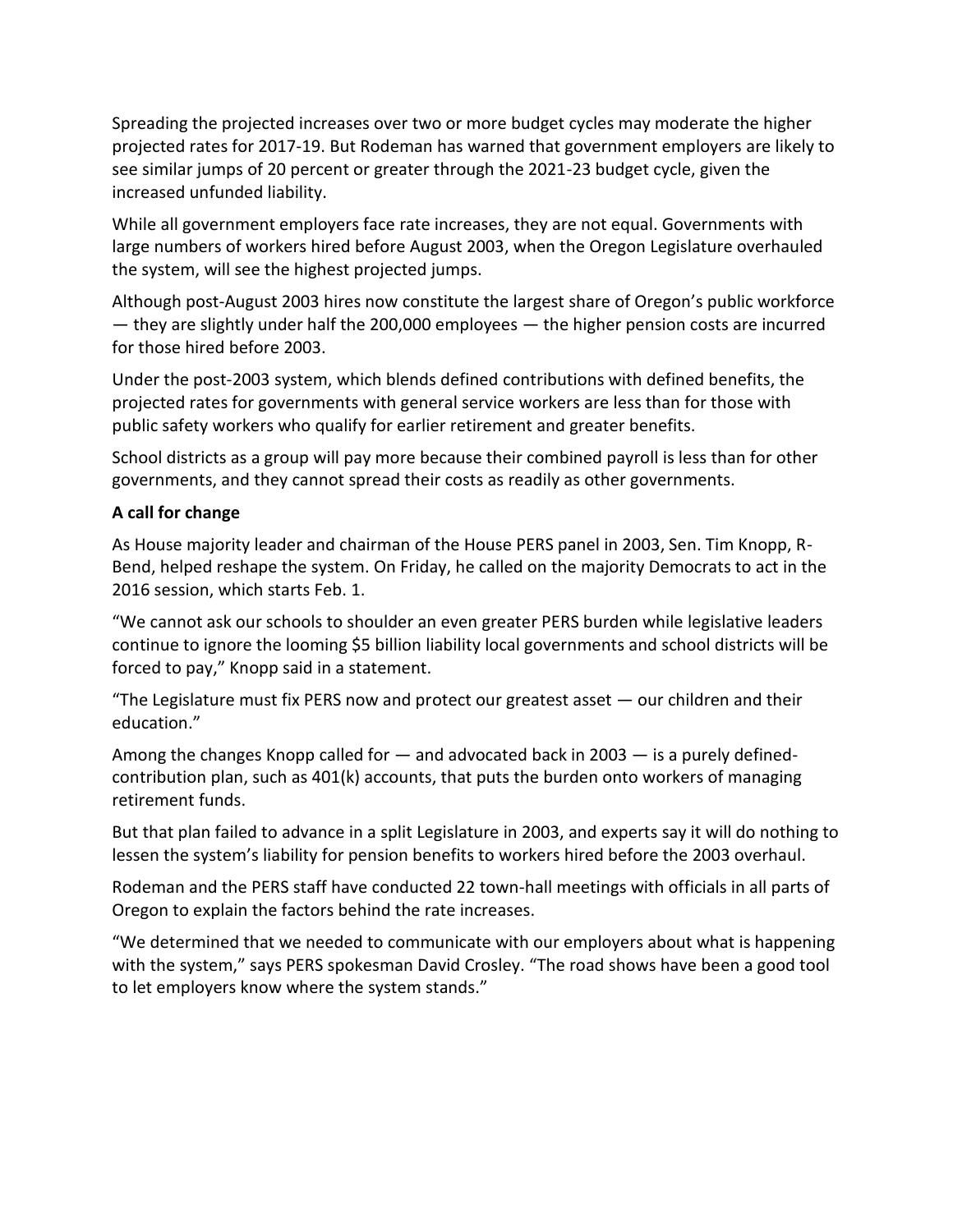### **Hales looks for more affordable housing funds**

*By Jim Redden 11/20/2015*

Mayor Charlie Hales has raised the possibility of the city spending general fund dollars to build affordable housing.

Until now, the city's contribution to affordable housing projects has come primarily from dedicated funding sources, such as urban renewal dollars or pass-through federal housing funds.

But on Nov. 19, Hales sent a memo to all general fund bureau heads asking them to prepare budget requests for next year with 5 percent reductions. The memo says one reason is to identify money that could be spent to address a number of pressing issues, including "an affordable housing and homelessness crisis that requires additional resources to invest in the most effective approaches."

The only general funds bureau sparred from the requirement is the Portland Housing Bureau.

The memo can be read [here.](http://portlandtribune.com/documents/artdocs/00003530871233.pdf)

In the memo, Hales says the council has already set aside \$10 million of additional money to respond to the housing state of emergency it has declared, adding, "I will call on every bureau to help us find solutions to the housing crisis."

The council has the most discretion over how general fund dollars are spent. Because of that, it has historically been reluctant to spent them on programs for which there are dedicated sources of funding.

Top priorities for general fund dollars in the past have been public service agencies, such as the Portland Police Bureau and Portland Fire & Rescue. One exception happened in the current budget when the council allocated some surplus general fund dollars to the Portland Bureau of Transportation for street repairs.

In the memo, Hales says he plans to continue those priorities.

"I will look to preserve core public safety functions so that we can respond to the epidemic of gun-related violence and proactively engage with the community. And I will continue to ensure that City resources are allocated to programs that have a direct impact on the lives of our citizens and that we focus on maintaining our assets and infrastructure," it reads.

Although new revenue projections will not be available for a few more weeks, the memo says the city's financial outlook is good.

"The City's fiscal condition is good. However, in FY 2016-17 we may need to make some difficult budget decisions in order to ensure that resources are available to address the most pressing issues that our city is facing. I believe that, working together, we can make real progress in this budget and keep Portland on a fiscally sustainable path now and into the future," the memo reads.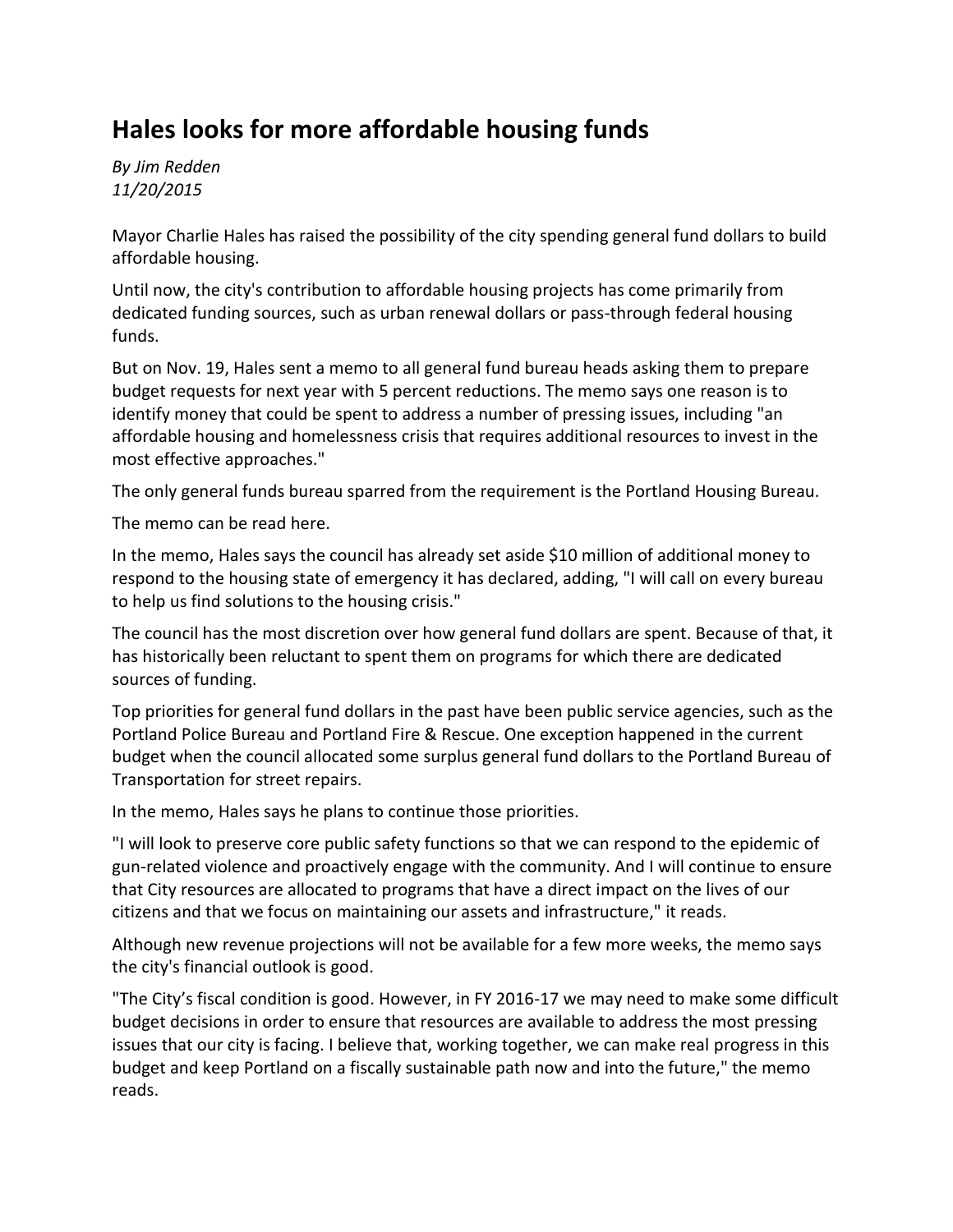## **Go Local PDX**

### **Hales Calls for Additional Funds to Solve Homelessness Crisis**

*By Brendan Murray 11/23/2015*

Mayor Charlie Hales asked directors and managers of more than 20 city bureaus and departments to find five percent of cuts in their fiscal year 2016-2017 so that general fund dollars can be diverted to solving the city's ongoing housing and homelessness crisis in a memo sent on Friday.

"This will allow me to determine if there are budget realignments that should be made within bureaus and between bureaus to fund the priorities outlined above, as well as other City needs," Hales wrote. "Given the State of Emergency in Housing and Homelessness and the recent addition of \$10 million to the Portland Housing Bureau's budget, I am not asking PHB for reductions. However, I do expect that PHB will submit a budget request that clearly delineates their proposed uses for the additional funding, and the metrics that will be used to track whether the additional investment is achieving its intended outcomes."

Hales also wrote that he will ask bureau managers to find ways to align their missions and resources to helping to solve the homelessness and housing crisis. In October, Hales and the Portland City Council made homelessness a focus, declaring a state of emergency over the issue.

"I am asking bureaus that have a direct or indirect role in housing and homelessness to propose realignments that will assist us in addressing the crisis," Hales wrote. "To the extent that we can redirect existing resources to this urgent problem, it will mitigate the need to find those resources through program reductions."

### **Businesses Say It's Time For Action**

The homeless population of Chinatown has deterred potential business due to the volatile nature of specific individuals, according to business owners, who said they are tired of the abuse and fed up with the lack of help from the City Council.

"They've been ignoring it for five years now," Kurt Huffman, owner of Chef's Table, told GoLocal about the City Council. "The problems are showing up to work and having your door used as a bathroom all night long. We have to wipe human waste off our property each morning." Karen Bowler, owner of Tube and Fortune in Chinatown told GoLocal she was glad to see Hales attacking the root problem, rather than going after homeless individuals.

"We don't have a problem with homeless people; we have a problem with homelessness. We need someone down here who is able to distinguish who needs what," Bowler said.